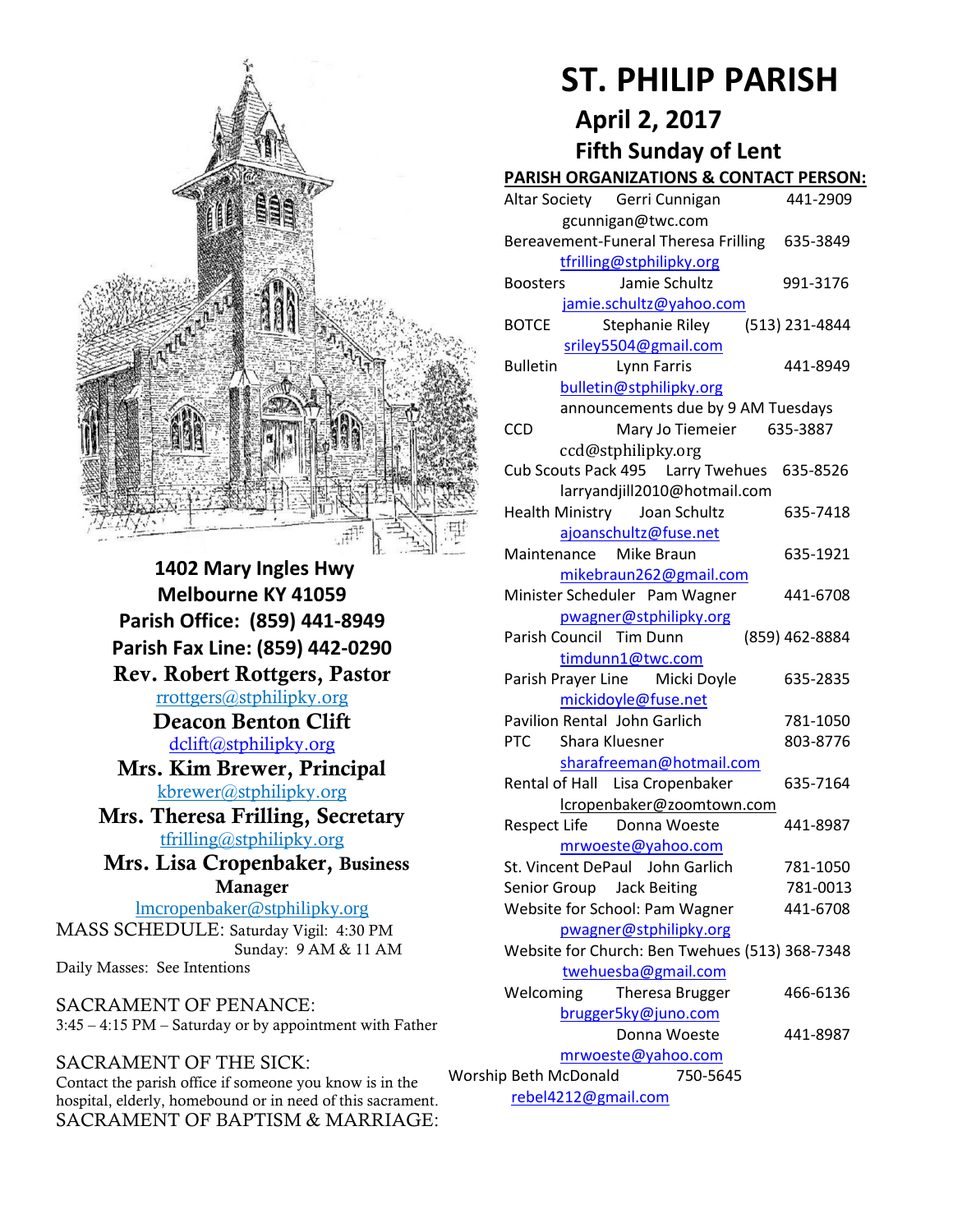# **MASS INTENTIONS:**

**Sunday, April 2**  4:30 PM Gerald & Jim Case

9 AM Ed Miller 11 AM Stephanie Neltner & Robert Roll

#### **Tuesday, April 4**

7:00 PM Living & Deceased of St. Philip Parish

#### **Wednesday, April 5**

8:30 AM Tina Verst

#### **Friday, April 7**

8:30 AM The Tremper Family

#### **Sunday, April 9 – PALM SUNDAY**

4:30 PM Bill Nagel 9 AM Don & Marian Leisz 11 AM Don Brossart

#### **STEWARDSHIP**

Collection from March  $26^{th}$ : \$4,482.75 Utility: \$720.00 - Norbert Frilling Fund: \$50.00 Endowment: \$70.00 Orphange Fund: \$1,806.55 International Needs: \$300.00

# THANK YOU FOR YOUR GENEROSITY!

#### *Others First* **– April**

In April, we will be collecting paper goods for St. John's Pantry on Lower Tug Fork. We will also be collecting items for our Vacation Bible School. Items needed are Kroger gift cards, yarn, miscellaneous craft items, sandwich and brown lunch bags, balloons, pipe cleaners, child's paint brushes, scraps of cloth material, bubble solution and many other specific items which will be listed on tags in the box attached to the *Others First* poster in the front of church.

#### **STATIONS OF THE CROSS:**

Each Friday during Lent, the students will pray the Stations of the Cross. This devotion will start at 2:50 p.m. and the students will be dismissed upon completion (around 3:15 p.m.). Everyone is welcome.

#### **HOSEA HOUSE INFO:**

Please remember that our annual yard sale raises funds to provide dinners at Hosea House. Our next yard sale will be May  $20^{th}$  from 8:00 a.m. to 2:00 p.m. We can always use help the day before and the day of the sale. Save those household items for the sale. One person's junk is another one's treasures. If you have any questions about the yard sale or helping with dinners, please contact Theresa Brugger (859.466.6136).

#### **HEALTH MINISTRY NOTE:**

Due to Easter being the third Sunday of the month, we will not be having blood pressure screenings. See you on Mav 21<sup>st</sup>!

#### **ALTAR SOCIETY NOTES:**

The Altar Society will be cleaning church for Easter on **Saturday, April 8th at 9:00 a.m.** Any help would be greatly appreciated. If you are interested in obtaining a memorial ribbon for a loved one, please contact Gerri Cunnigan (441.2909). Requests are due next Sunday, April 9<sup>th</sup>.

#### **BISHOP BROSSART NEWS:**

**STUDENT SHADOW:** Any 8<sup>th</sup> grade student interested in shadowing for a day at BBHS, please contact Chris Holtz to schedule a day at (859) 635-2108 Ext. 1018.

#### **SAVE THE DATE: NIGHT AT THE RACES:**

Please join us on Saturday, April  $22^{nd}$ , in the parish center. Doors open at 7:00 p.m. First race is at 7:30 p.m.

#### **HOLY WEEK SCHEDULE:**

# **April 13th: Holy Thursday – 7:00 PM**

(On Holy Thursday, the Holy Eucharist will be in the Parish Center for adoration from 8:00 p.m. to Midnight. There will be a sign up board in the side vestibule for those who wish to sign up. All hours need to be filled.) **April 14th: Good Friday – 3:00 PM & 7:00 PM April 15th: Holy Saturday – 8:30 PM April 16th: Easter Sunday – 9:00 AM & 11:00 AM**

**Uganda: Nsambya Babies Home** is one of the ministries of the Sisters of the Immaculate Heart of Mary that was established to care and protect children abandoned at birth. A parishioner, Lydia Duvall, is going to Uganda with Fr. Matthias Wamala on May 31<sup>st</sup> with a focus on aiding the sisters in providing quality care to children. Through donations, it is hoped \$10,000 will be collected. Individuals interested in donating and/or sponsoring this cause may do so by mailing cash or check made payable to St. Philip Parish, **memo**  *Nsambya babies home*.

# **CAMPBELL COUNTY SHRED DAY:**

**Saturday – April 29th – 9:00 a.m. – 1:00 p.m.** At the DAV headquarters parking lot in Cold Spring. Limit five boxes of paper per vehicle. Also, the Cold Spring Police will be on site to collect unwanted/unused prescription drugs. Please note: they will not accept liquid medicines, vitamins, syringes or other medical equipment. Please call 859.547.1866 **in advance** if you have any questions.

**I am the resurrection and the life, says the Lord; whoever believes in me, even if he dies, will never die.**